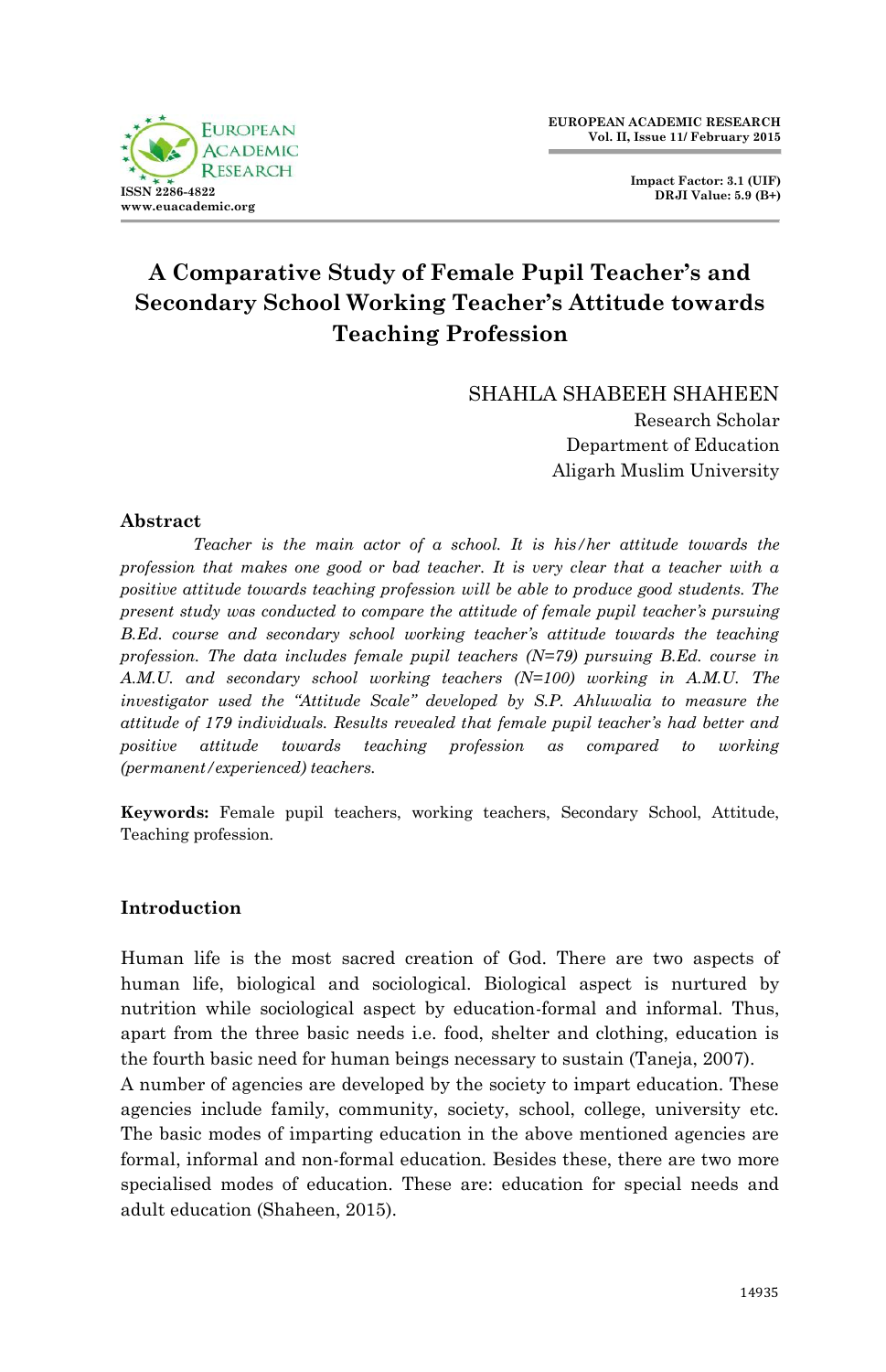Formal education is deliberately planned to bring specific change in the student through school, college, university etc. (Chauhan, 2007). It is the school, where the largest and important part of one"s life is invested in learning. The Teacher in school is the one who makes or mars student's personality through his teaching and personality. Therefore, teacher has to strive for developing thought provoking environment (Shaheen, 2014).Thus a teacher"s emotive part of personality also keeps working during process of teaching (Shaheen, 2015).

Studies reveal that educational attainment of students depends to a large extent on the attitude of the teachers to their profession. According to, Encyclopaedia Britannica *"Attitude is a word having no precise technical meaning when used to describe human beings psychologically. It refers, in a general way, to inclinations, presumed to be enduring, to react in a certain way in response to certain kinds of situations, to see and interpret events according to some predisposition and to organise opinions into coherent interrelated clusters".* Attitude is a noun and it means "a way of thinking", "a way in which body is held" and in informal sense "self-confident or aggressive behaviour" (Stevenson, Elliot & Jones, 2002). In simple words attitude is one"s bent of mind or inclination towards something. It is thought to be something inside the person and may be positive or negative. It may be favourable or unfavourable towards a particular thing. Therefore, it is supposed that a teacher with a favourable attitude towards his/her profession would produce right type of youth, while the one with unfavourable attitude towards the profession would produce lop-sided personalities in his/her students (Shaheen, 2014).

The present study is aimed at, "Comparing Attitude of Female Pupil Teacher's and Secondary School Working Teacher's towards Teaching Profession".

# **Objectives of the Study**

The present study aimed at achieving the following objectives:

- 1. To compare the attitude of female Pupil Teachers pursuing B.Ed. course in A.M.U. and Secondary School Teachers working in A.M.U. towards teaching profession.
- 2. To compare the attitude of female Pupil Teachers pursuing B.Ed. course in A.M.U. and female Secondary School Teachers working in A.M.U. towards teaching profession.
- 3. To compare the attitude of female Pupil Teachers pursuing B.Ed. course in A.M.U. and male Secondary School Teachers working in A.M.U. towards teaching profession.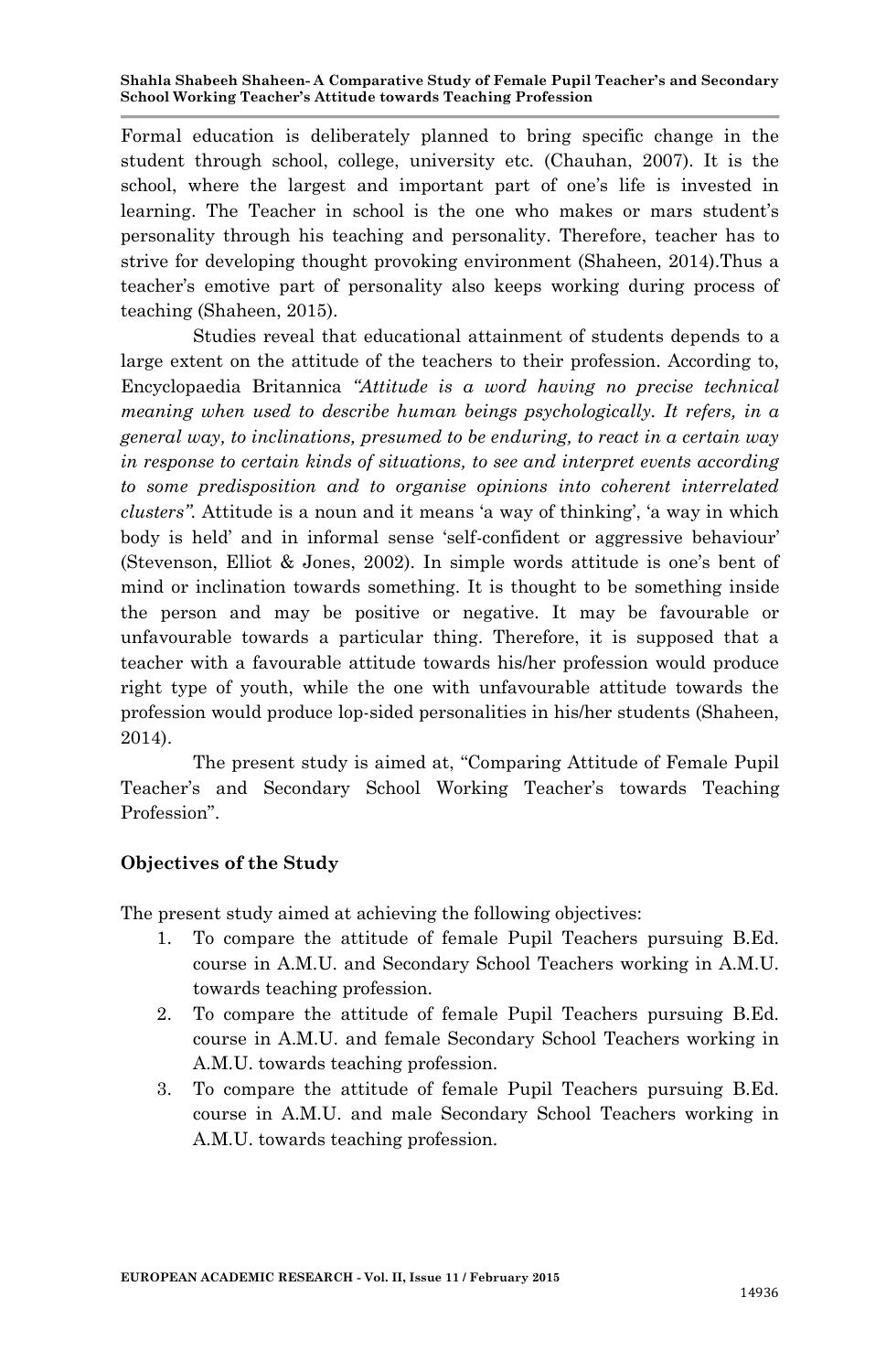## **Hypotheses of the Study**

On the basis of above objectives the following research hypotheses were formulated:

- 1. There is no significant difference in the attitude of female Pupil Teachers pursuing B.Ed. course in A.M.U. and Secondary School Teachers working in A.M.U. towards teaching profession.
- 2. There is no significant difference in the attitude of female Pupil Teachers pursuing B.Ed. course in A.M.U. and female Secondary School Teachers working in A.M.U. towards teaching profession.
- 3. There is no significant difference in the attitude of female Pupil Teachers pursuing B.Ed. course in A.M.U. and male Secondary School Teachers working in A.M.U. towards teaching profession.

# **Review of Related Literature**

Hijazi (2008) conducted a study on the attitude of post graduate students of A.M.U. towards teaching profession and found that the sample as a whole had shown favourable attitude towards the teaching profession. Hasan (2006) compared secondary and senior Secondary school Teachers" attitude towards Teaching Profession. No significant difference was found in the attitude score of male secondary and senior secondary school teachers towards teaching profession. Similar results came on the sample of female teachers also. Farooqui (2001) found that female trainee teachers had shown more positive attitude towards teaching profession as compared to their male counterparts. Misra (2000) did a comparative study relating to administration, curriculum and practice of Teaching of Regional and Non- Regional Colleges in relation to the teaching Effectiveness and Attitude of Prospective Teachers. It was found that, there was no significant difference in the mean score of teacher"s attitude of regional colleges and prospective teacher's attitude towards teaching profession showed insignificant correlation with effectiveness. Ganapathy (1992) studied Student- teacher"s attitude towards teaching profession and found that both male and female student teachers had a favourable attitude towards teaching profession. As cited in (Prasad & Raju, 2013) Sukhwal (1976) studied attitude of married lady teachers towards the teaching profession and found that the majority of teachers favoured the profession.

# **Research Methodology**

The present study is descriptive in its nature and is based on primary data collected from Aligarh Muslim University (A.M.U.) during the session (2009- 2010) in the month of February 2010.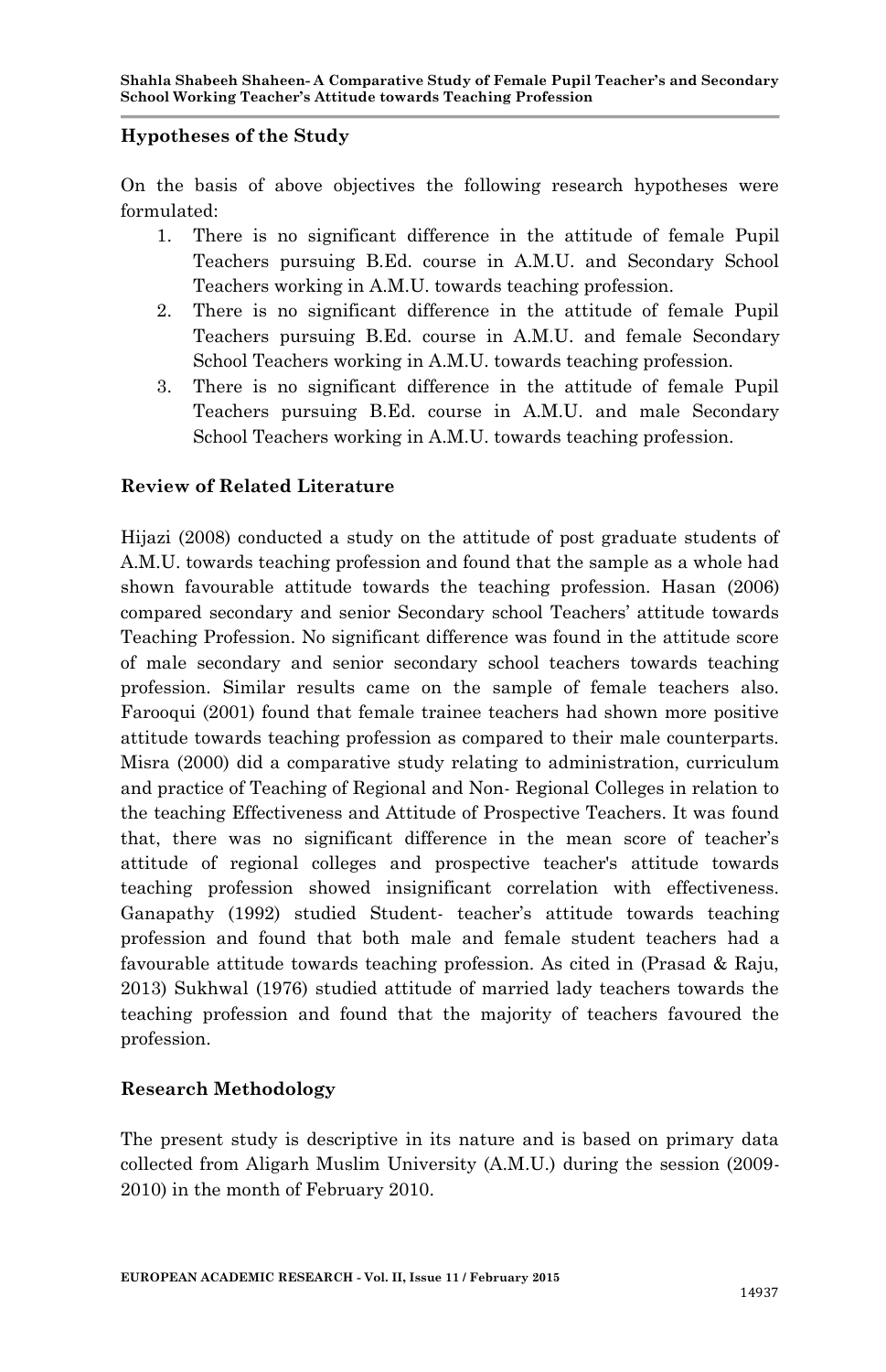## **Sample**

The data was collected on Female Pupil Teachers (N=79) pursuing B.Ed. course in A.M.U. and Secondary School Teachers (N=100) working in A.M.U. was systematically analysed with the help of suitable statistical techniques in order to answer the questions raised in the study.

# **Tool used**

The investigator used the "Attitude Scale" developed by S.P. Ahluwalia to measure the attitude of Female pupil teachers pursuing B.Ed. course in A.M.U. and Secondary School teachers working in A.M.U. for the present study. It consisted of 90 statement of Likert type representing attitude towards various aspects of teaching profession. Responses were made on a 5 point scale and the response categories were assigned weights from 0 to 4. The statistical method used in testing the hypothesis was t-test for estimating the significant difference between mean attitude scores of two groups (Mangal, 2002). The two tailed test was used for this purpose. The Mean (M), Standard Deviation (SD), Standard Error of difference between Means (SEM), Degree of Freedom (df) and T-value (Significance of Difference between two means) of attitude scores of two groups are represented in tabular form.

## **Analysis and Interpretation**

To test the hypotheses the researcher has formulated following research questions:

**R.Q.1.** Is there any significant difference between mean attitude scores of female Pupil Teachers pursuing B.Ed. course in A.M.U. and Secondary School Teachers working in A.M.U. towards teaching profession.

Table-1 represents the significance of difference between the mean attitude score of female Pupil Teachers pursuing B.Ed. course in A.M.U. and Secondary School Teachers working in A.M.U. towards teaching profession.

| TABLE- |  |
|--------|--|
|--------|--|

| <b>SAMPLE</b> | <b>SAMPLE</b><br><b>SIZE</b> | <b>MEAN</b><br><b>ATTIUDE</b><br><b>SCORE</b> | <b>SD</b> | <b>SEM</b> | df  | t-<br>value | <b>LEVEL</b><br>ОF<br><b>SIGNIFICANCE</b> | <b>HYPOTHESIS</b> |
|---------------|------------------------------|-----------------------------------------------|-----------|------------|-----|-------------|-------------------------------------------|-------------------|
| <b>FPT</b>    | 79                           | 244.837                                       | 21.439    | 2.412      | 177 | 4.807       | <b>SIG</b>                                | R                 |
| <b>WT</b>     | 100                          | 206.750                                       | 36.411    | 3.641      |     |             | 0.05                                      |                   |

\*(FPT- Female Pupil Teachers, WT- Working Teachers)

# **Interpretation:**

The result shows the significance of difference of means of attitude score of female pupil teachers pursuing B.Ed. course in A.M.U. and secondary school teachers working in A.M.U. towards teaching profession. The mean score of the female pupil teachers" attitude was 244.837 and the mean score of working teachers" attitude was 206.750 with standard deviations 21.439 and 36.411 respectively. The calculated t-value was found to be 4.807 which was significant at 0.05 level with 177 degrees of freedom. Thus the hypothesis,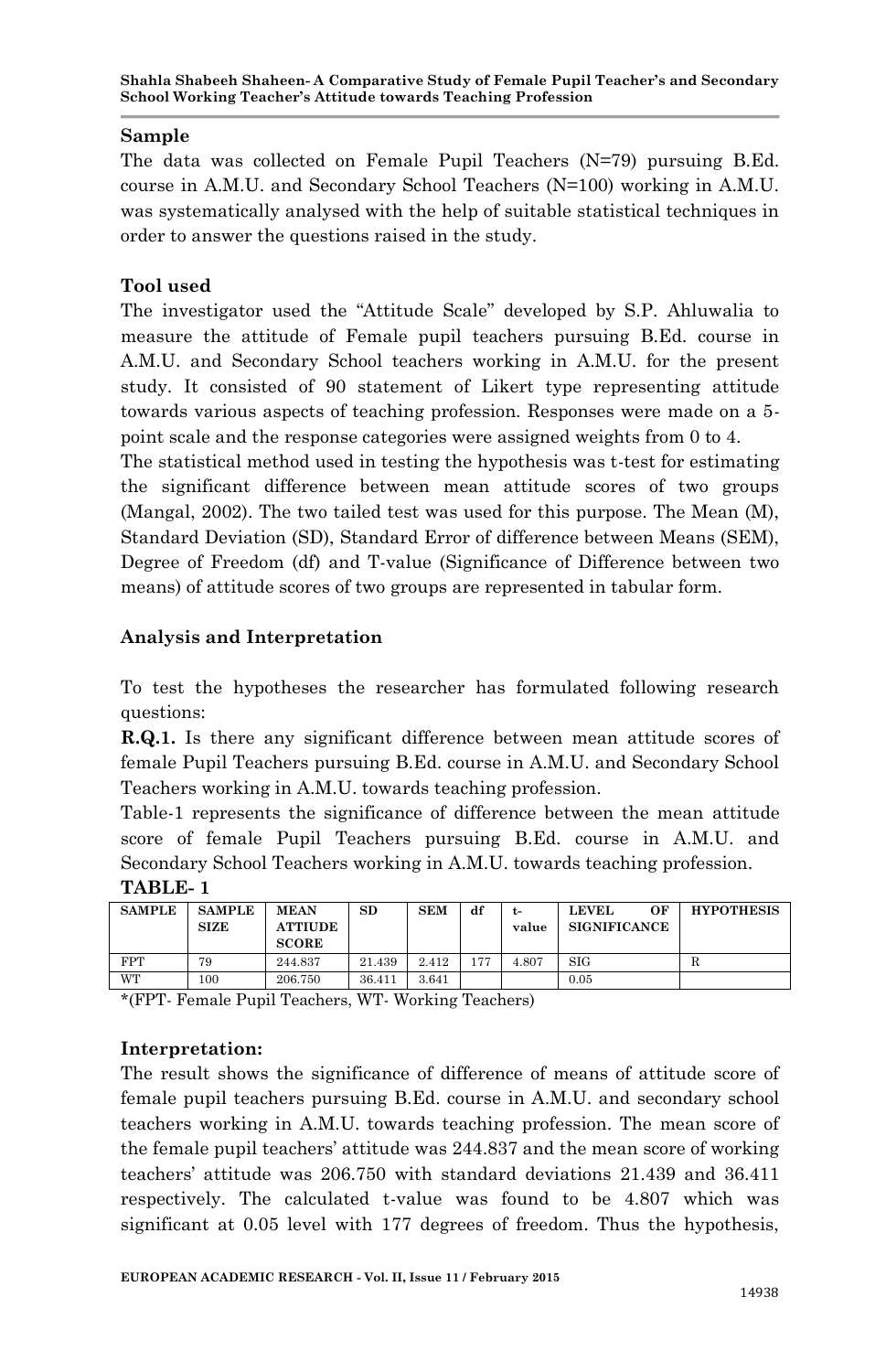**Shahla Shabeeh Shaheen- A Comparative Study of Female Pupil Teacher's and Secondary School Working Teacher's Attitude towards Teaching Profession**

"There is no significant difference in the attitude of female Pupil Teachers pursuing B.Ed. course in A.M.U. and Secondary School Teachers working in A.M.U. towards teaching profession" is rejected. The result shows that female pupil teachers (mean=244.837) had better attitude towards teaching profession than secondary school teachers working in A.M.U. (mean=206.750).

**R.Q.2.** Is there any significant difference between mean attitude score of female Pupil Teachers pursuing B.Ed. course in A.M.U. and female Secondary School Teachers working in A.M.U. towards teaching profession.

Table-2 represents the significance of difference between the mean attitude scores of female Pupil Teachers pursuing B.Ed. course in A.M.U. and female Secondary School Teachers working in A.M.U. towards teaching profession.

| TABLE- |  |  |  |
|--------|--|--|--|
|--------|--|--|--|

| <b>SAMPLE</b> | <b>SAMPLE</b><br><b>SIZE</b> | <b>MEAN</b><br><b>ATTIUDE</b><br><b>SCORE</b> | <b>SD</b> | <b>SEM</b> | df  | t-<br>value | OF<br><b>LEVEL</b><br><b>SIGNIFICANCE</b> | <b>HYPOTHESIS</b> |
|---------------|------------------------------|-----------------------------------------------|-----------|------------|-----|-------------|-------------------------------------------|-------------------|
| <b>FPT</b>    | 79                           | 244.837                                       | 21.439    | 2.412      | 133 | 4.527       | SIG                                       |                   |
| <b>FWT</b>    | 56                           | 222.732                                       | 35.264    | 4.712      |     |             | 0.05                                      |                   |

\*(FPT- Female Pupil Teachers, FWT- Female Working Teachers)

#### **Interpretation:**

The result shows the significance of difference of means of attitude score of female pupil teachers pursuing B.Ed. course in A.M.U. and female secondary school teachers working in A.M.U. towards teaching profession. The mean score of the female pupil teachers" attitude was 244.837 and the mean score of female working teacher"s attitude was 222.732 with standard deviations 21.439 and 35.264 respectively. The calculated t- value was found to be 4.527 which was significant at 0.05 level with 133 degrees of freedom. Thus the hypothesis, "There is no significant difference in the attitude of female Pupil Teachers pursuing B.Ed. course in A.M.U. and female Secondary School Teachers working in A.M.U. towards teaching profession" is rejected. The result shows that female pupil teachers (mean=244.837) had better attitude towards teaching profession than female secondary school teachers working in A.M.U. (mean=222.732).

**R.Q.3.** Is there any significant difference between mean attitude scores of female Pupil Teachers pursuing B.Ed. course in A.M.U. and male Secondary School teachers working in A.M.U. towards teaching profession.

Table-3 represents the significance of difference between the mean attitude scores of female Pupil Teachers pursuing B.Ed. course in A.M.U. and male Secondary School teachers working in A.M.U. towards teaching profession.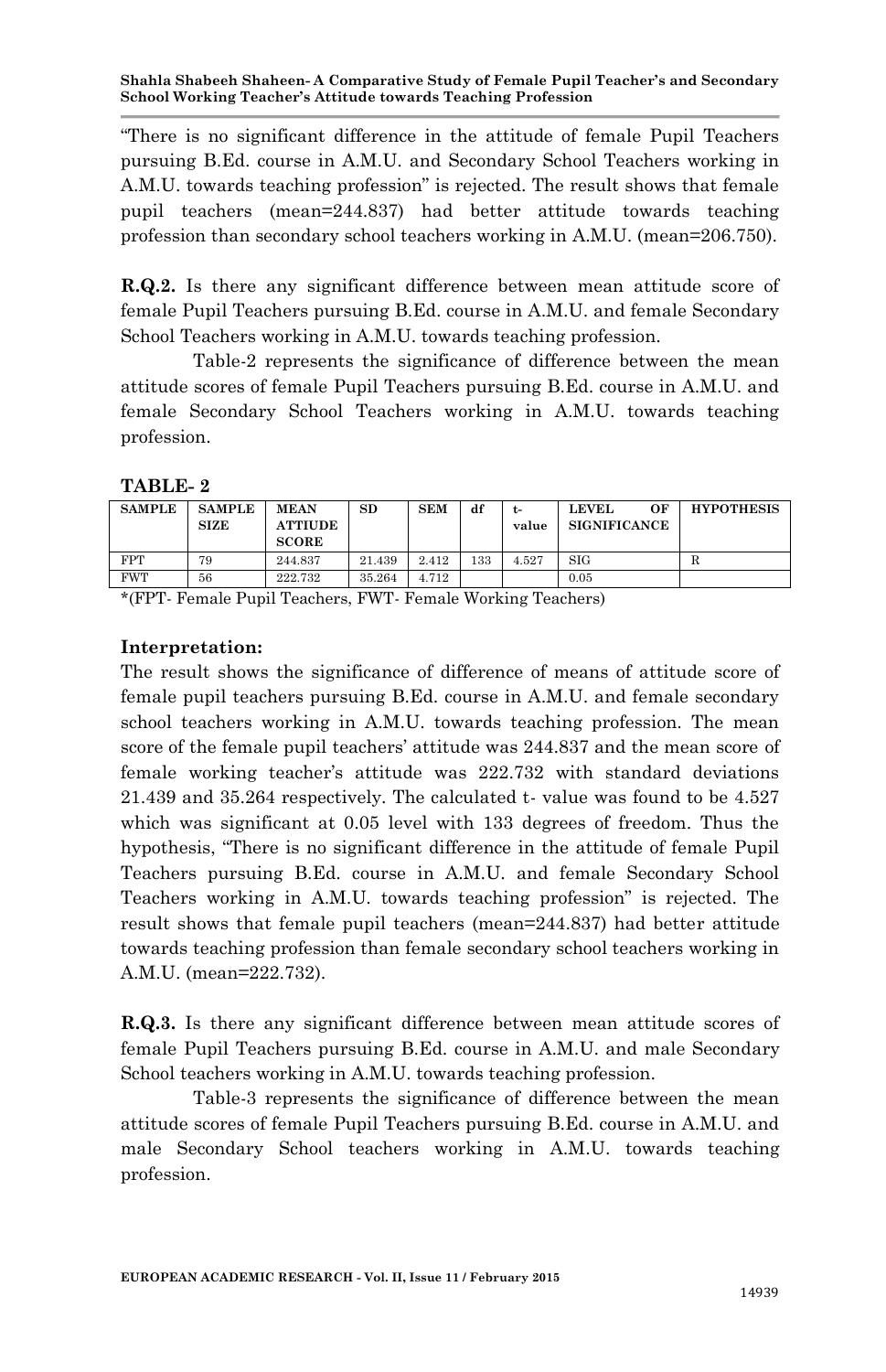**Shahla Shabeeh Shaheen- A Comparative Study of Female Pupil Teacher's and Secondary School Working Teacher's Attitude towards Teaching Profession**

| TABLE- |  |
|--------|--|
|--------|--|

| <b>SAMPLE</b> | <b>SAMPLE</b><br><b>SIZE</b> | <b>MEAN</b><br><b>ATTIUDE</b> | SD     | <b>SEM</b> | df  | t-<br>value | <b>LEVEL</b><br>ОF<br><b>SIGNIFICANCE</b> | <b>HYPOTHESIS</b> |
|---------------|------------------------------|-------------------------------|--------|------------|-----|-------------|-------------------------------------------|-------------------|
| <b>FPT</b>    | 79                           | <b>SCORE</b><br>244.837       | 21.439 | 2.412      | 121 | 7.261       | <b>SIG</b>                                |                   |
| <b>MWT</b>    | 44                           | 186.904                       | 27.684 | 4.174      |     |             | 0.05                                      |                   |

\*(FPT- Female Pupil Teachers, MWT- Male Working Teachers)

#### **Interpretation:**

The result shows the significance of difference of means attitude score of female pupil teachers pursuing B.Ed. course in A.M.U. and male secondary school teachers working in A.M.U. towards teaching profession. The mean score of the female pupil teacher"s attitude was 244.837 and the mean score of male working teachers' attitude was 186.904 with standard deviations 21.439 and 27.684 respectively. The calculated t-value was found to be 7.261 which was significant at 0.05 level with 121 degrees of freedom. Thus the hypothesis, "There is no significant difference in the attitude of female Pupil Teachers pursuing B.Ed. course in A.M.U. and male Secondary School teachers working in A.M.U. towards teaching profession" is rejected. The result shows that female pupil teachers (mean=244.837) had better attitude towards teaching profession than male secondary school teachers working in A.M.U. (mean=186.904).

## **Discussion**

When the data was analysed to make comparative study of the attitude of female pupil teachers pursuing B.Ed. course in A.M.U. and Secondary School Teachers working in A.M.U., it was found that female pupil Teachers of B.Ed. course had more favourable attitude towards teaching profession than Secondary School Teachers working in A.M.U. This may be due to the growing popularity of the profession after revision done in VIth pay commission (Shaheen, 2014).

#### **Findings**

The major findings of the study are:

- 1. There is significant difference in the attitude of female Pupil Teachers pursuing B.Ed. course in A.M.U. and Secondary School Teachers working in A.M.U. towards teaching profession.
- 2. There is significant difference in the attitude of female Pupil Teachers pursuing B.Ed. course in A.M.U. and female Secondary School Teachers working in A.M.U. towards teaching profession.
- 3. There is significant difference in the attitude of female Pupil Teachers pursuing B.Ed. course in A.M.U. and male Secondary School Teachers working in A.M.U. towards teaching profession.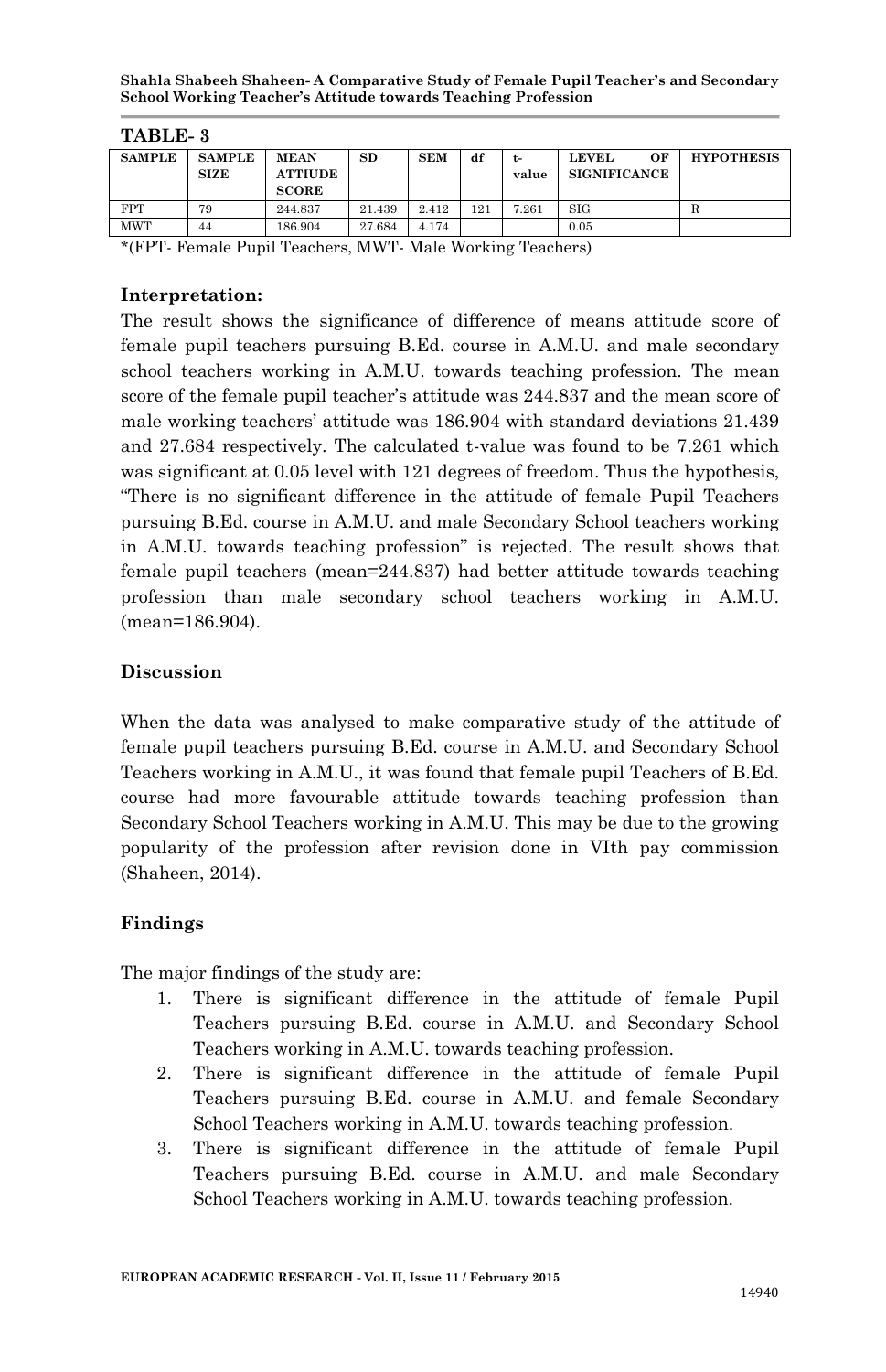- 4. Female pupil teachers had better and favourable attitude towards teaching profession when compared to total sample of working teachers.
- 5. Female pupil teachers had better and favourable attitude towards teaching profession when compared to sample of female working teachers.
- 6. Female pupil teachers had better and favourable attitude towards teaching profession when compared to sample male of working teachers.
- 7. Prospective teachers had better attitude towards teaching profession.
- 8. Working teachers seemed to be bored to the routine nature of work.

## **Suggestions**

- 1. B.A. /B.Sc. should be integrated to B.Ed. by making a four year course, thus one will get more learning opportunity in the already existing time limit for the two courses separately (Shaheen, 2014). The four-year programme will help one gain professional maturity and inculcate permanent interest in the profession (Safaya, 2005).
- 2. As cited in (Selkirk & Tichenor, 2009), many studies suggest that staff development program that focuses on specific teaching and conceptions tend to encourage working teachers (Atwater, 1991; Barnett& Sather, 1992; Freeman, 1993; Kelchtermans, 1993; Peterman, 1993; Senger, 1992).
- 3. Usually it is observed that either there is no promotion or very late promotion in one"s professional life that stagnates not only their professional life but mentality and attitude also.
- 4. The teachers should be given incentive time to time.
- 5. The nature of job should be changed with the passage of time.
- 6. Training should be a regular feature in one"s professional life.
- 7. Reward and punishment also keeps the professionals alert.
- 8. The ambience of the work place and the attitude/behaviour of the head of the institution also play vital role in keeping up the professionals dedicated to their duties.
- 9. The atmosphere of dedication and honesty in the campus and the organisation also plays very vital role in work efficiency of an employee.
- 10. Last but not the least it is the head of the institution that plays important role in shaping and in maintaining the work efficiency of the employees.
- 11. Therefore, the head of the institution should try to maintain amicable behaviour with all the teachers and non teaching staff.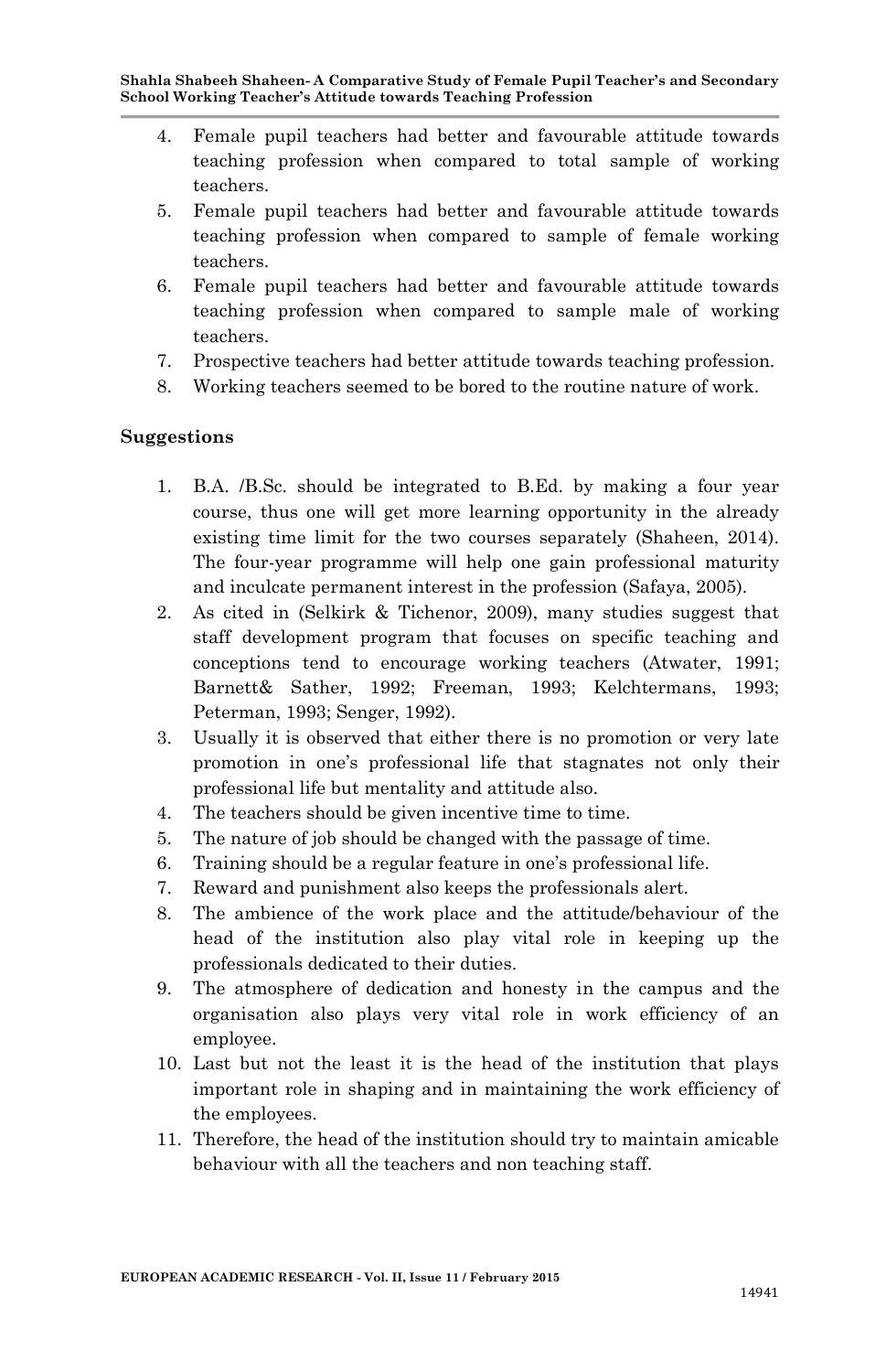**Shahla Shabeeh Shaheen- A Comparative Study of Female Pupil Teacher's and Secondary School Working Teacher's Attitude towards Teaching Profession**

#### **REFERENCES**

- Ahluwalia, S.P. (1978). *Manual for Teacher Attitude Inventory*. Agra: National Psychological Corporation.
- Chauhan, C.P.S. (2007). *Modern Indian Education: Policies, Progress, and Problems.* New Delhi: Kanishka Publishers.
- William Benton. (1768). *Encyclopedia Britannica* Volume2. Chicago, USA: Encyclopedia Britannica Inc.
- Farooqui, F. M. (2001). *A Study on the Perception of B.Ed. students towards Teaching Profession.* Unpublished paper (Department of Education, Aligarh Muslim University). Aligarh.
- Ganapathy, S. (1992). *To Study the Self concept of Student- Teachers and their Attitude towards Teaching Profession*. Buch, M.B., Fifth Survey of Educational Research (1988- 1992). New Delhi: NCERT.
- Hasan, M. (2006). *A Comparative Study of attitude of Secondary and Senior Secondary School Teachers towards teaching profession*. Unpublished paper (Department of Education, Aligarh Muslim University). Aligarh.
- Hijazi, S. (2008). *A Study of Attitude of Post Graduate Students of A.M.U. towards teaching Profession.* Unpublished paper (Department of Education, Aligarh Muslim University). Aligarh.
- Mangal, S.K. (2002). *Statistics in Psychology and Education. 2nd Edition.* New Delhi: PHI Learning Pvt. Ltd.
- Misra, R. (2000). A Study of the Administration, Curriculum and Practice of Teaching of Regional and Non- Regional Colleges in relation to the teaching Effectiveness and Attitude of Prospective Teachers. *Buch, M.B. Sixth Survey of Educational Research*. New Delhi: NCERT.
- Prasad, B., & Raju, T.J.M.S. (2013). Attitude of Student Teachers towards their profession. *Journal of Social Science & Interdisciplinary Research, Vol 2 (01) January 2013.p. 2.*
- Safaya, R.N. (2005). *Current Problems in Indian Education.* New Delhi: Dhanpat Rai Publishing Co. Ltd.
- Selkirk, A. & M, Tichenor. (2009). *Teacher Education: Policy, Practice and Research.* New York: Nova Science Publishers, Inc.
- Shaheen, S.S. (2014). Attitude towards Teaching Profession: A Comparative Study among Trainee Teachers and Teachers Working in Secondary Schools in Aligarh Muslim University. *European Academic Research. Vol. II, Issue 7 / October 2014*. *pp. 9866-9868.*
- Shaheen, S.S. (2014). Eligibility versus Entrance test*. Asian Journal of Multidisciplinary Studies, 2(10) October, 2014. p.170.*
- Stevenson, A., Elliot, J., & Jones, R. (2002). *The Little Oxford English Dictionary.* New Delhi: Oxford University Press.
- Shaheen, S.S. (2015). Hiking Stipend: The Perspective of Research. *European Academic Research. Vol. II, Issue 10 / January 2015*.*p 13652*